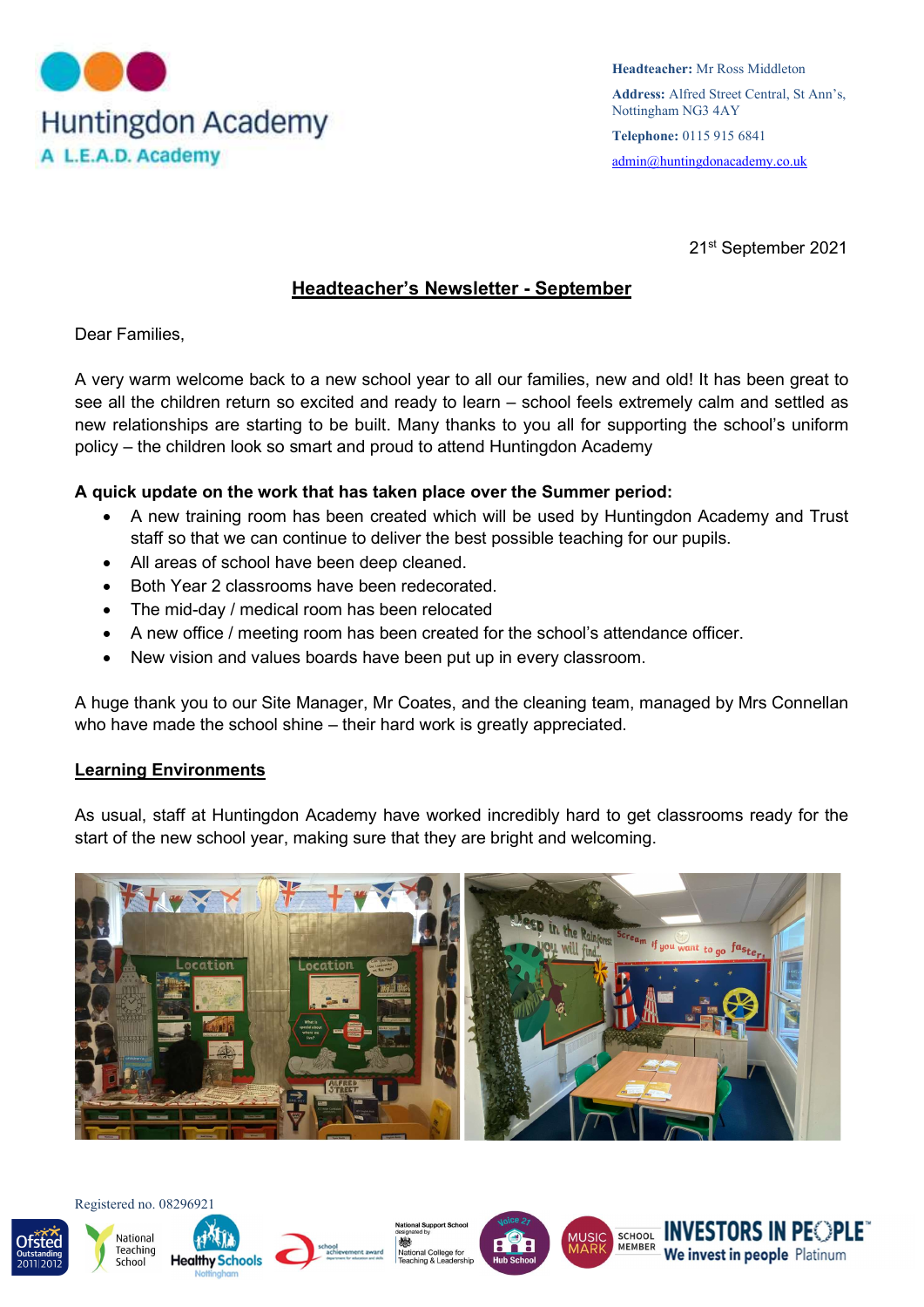



# Staffing Updates

As mentioned in the July newsletter, we are delighted to announce that Miss Lindsey (F2) and Mrs Young (Y5) have joined the teaching team at Huntingdon Academy. We also welcome back Mrs Mather (F1), Mrs Carrette (F1), Mrs Cousins (Y1) and Mrs Rhodes (Y2) from maternity leave.

We have also recently appointed a new attendance and medical officer called Sally King who we hope will be starting at Huntingdon Academy in early October.

# Drop-off & Collection

Many thanks for your support and flexibility in adapting to the new start and end times of the school day. Depending on the child's year group all children are expected to be in school at 8.45am or 8.55am. Arriving late for school can be very upsetting for children and the learning time lost cannot always be caught up. Lateness is recorded on your child's official school attendance record and we are obliged to take action if this falls below the expected standard. Thank you also for promptly collecting your children at 3.00pm or 3.10pm (year group dependant) - this allows teachers to be able to spend more time planning, preparing and assessing, and undertaking the wide range of other duties that are part and parcel of the role.

We are still working through new systems and routines following 18 months of COVID restrictions and we appreciate your patience as we try to get operational procedures correct. Particularly around the start and end of the school days.













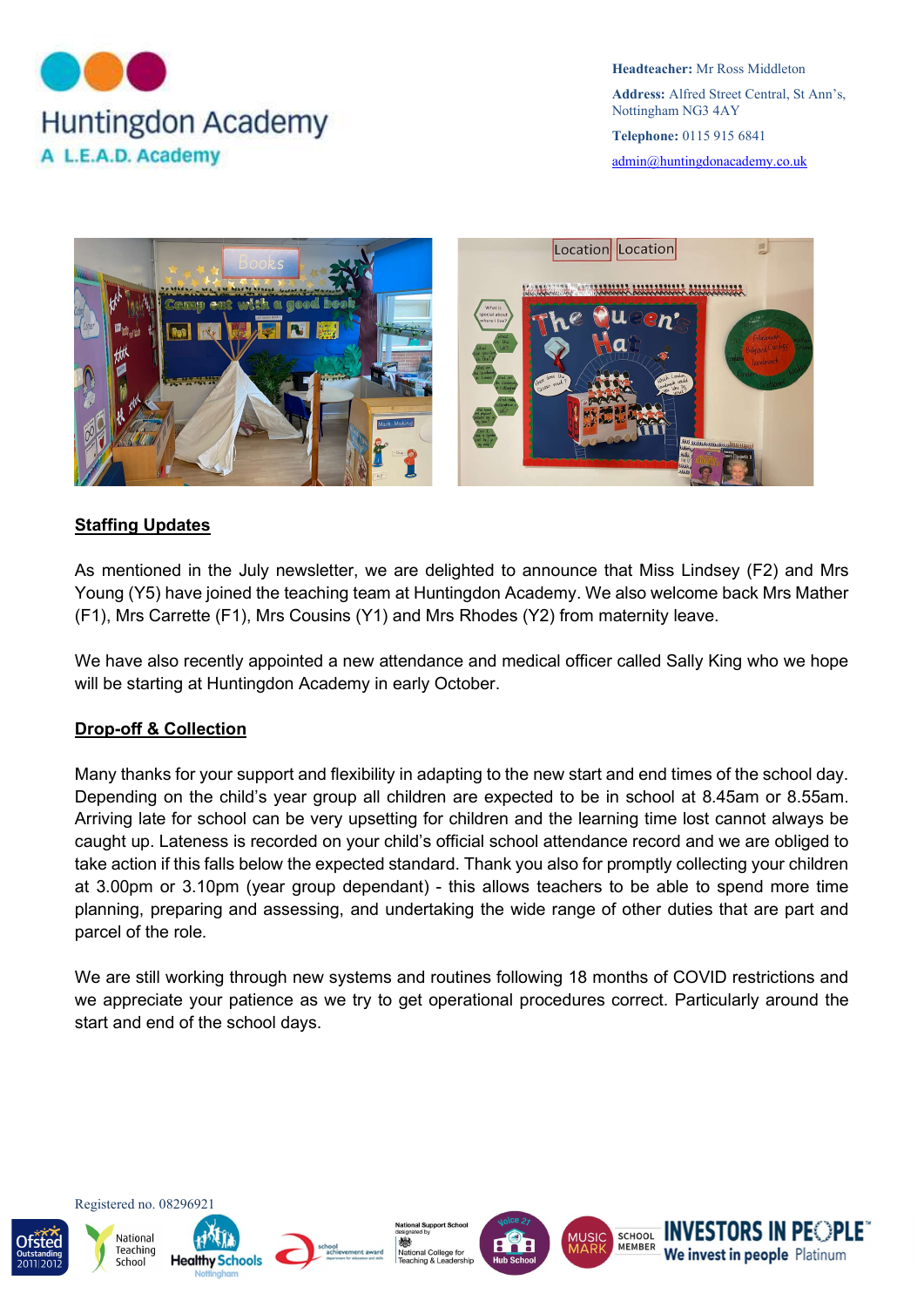

### School Uniform

The children look fantastic and very smart in their school uniforms - thank you for your support with this. Further to previous communication, we are now once again fully-aligned with our school uniform policy which can be found on the school website here

Please note key points below:

- Only smart, black school shoes / trainers are allowed at school.
- The only jewellery permitted is a wrist watch and a single pair of small, flat stud earrings. Necklaces and bracelets/wristbands are not permitted. No jewellery at all is allowed for PE (this includes earrings which cannot be taped up);
- Please make sure that all items are clearly labelled with your child's name
- Pupils should wear a white polo shirt and a navy jumper or cardigan (with or without the school logo);
- Black/grey socks/tights only or white ankle socks with dress or skirt;
- Charcoal grey trousers, shorts, skirt or dress (or a summer dress);
- Extreme hair styles or colours are not permitted at school;

Any exception to the uniform policy is with the prior agreement of the Headteacher only. Exceptions on medical grounds will only be permitted with evidence, e.g. a letter from GP or consultant. Where families have difficulty in finding or purchasing items (either due to logistics or cost), we will support you with this. Please get in touch with the school and we resolve any issues ASAP.

Please can we also remind parents/carers that, where long enough, hair should be neatly tied back and not worn down. This is to ensure the health and safety of all pupils.

# Contact Details

Please ensure that the school has your up to date contact details, including phone numbers, home address and email address. Please can you also ensure that we have the most up to date medical details for your child, especially if there have been any changes. Please contact the school office with any changes in personal circumstances, medical details or contact details.

#### Attendance at School

All children are expected to attend school for 190 days per year (100% attendance). The only exceptions to this would be a genuine illness, where the child is too unwell to physically attend school, or another rare and exceptional circumstance.

Please can I take this opportunity to remind all parents and carers that any requests for absence must be put in writing to the Headteacher. Only in exceptional circumstances will an absence be authorised.